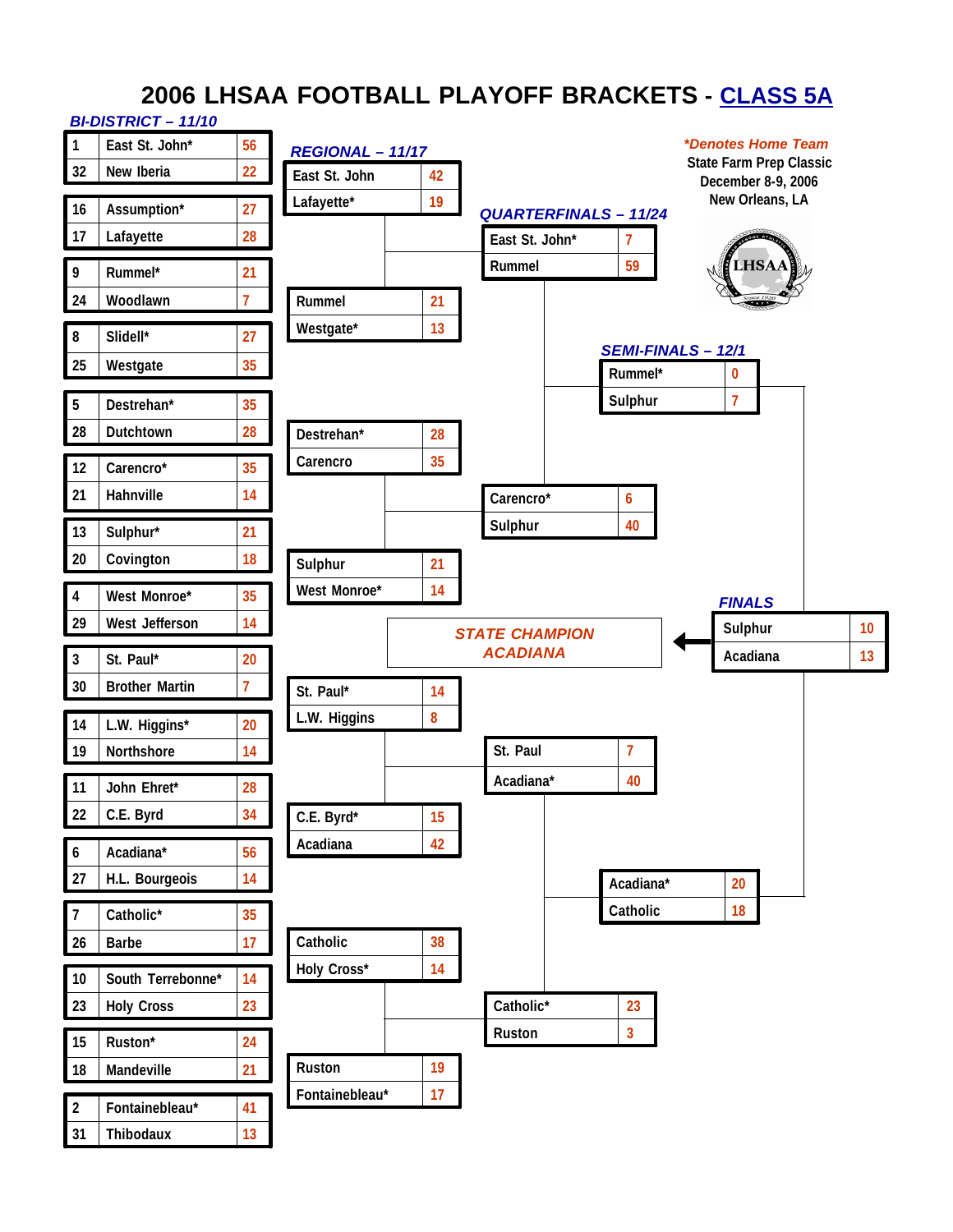# **2006 LHSAA FOOTBALL PLAYOFF BRACKETS - CLASS 4A**

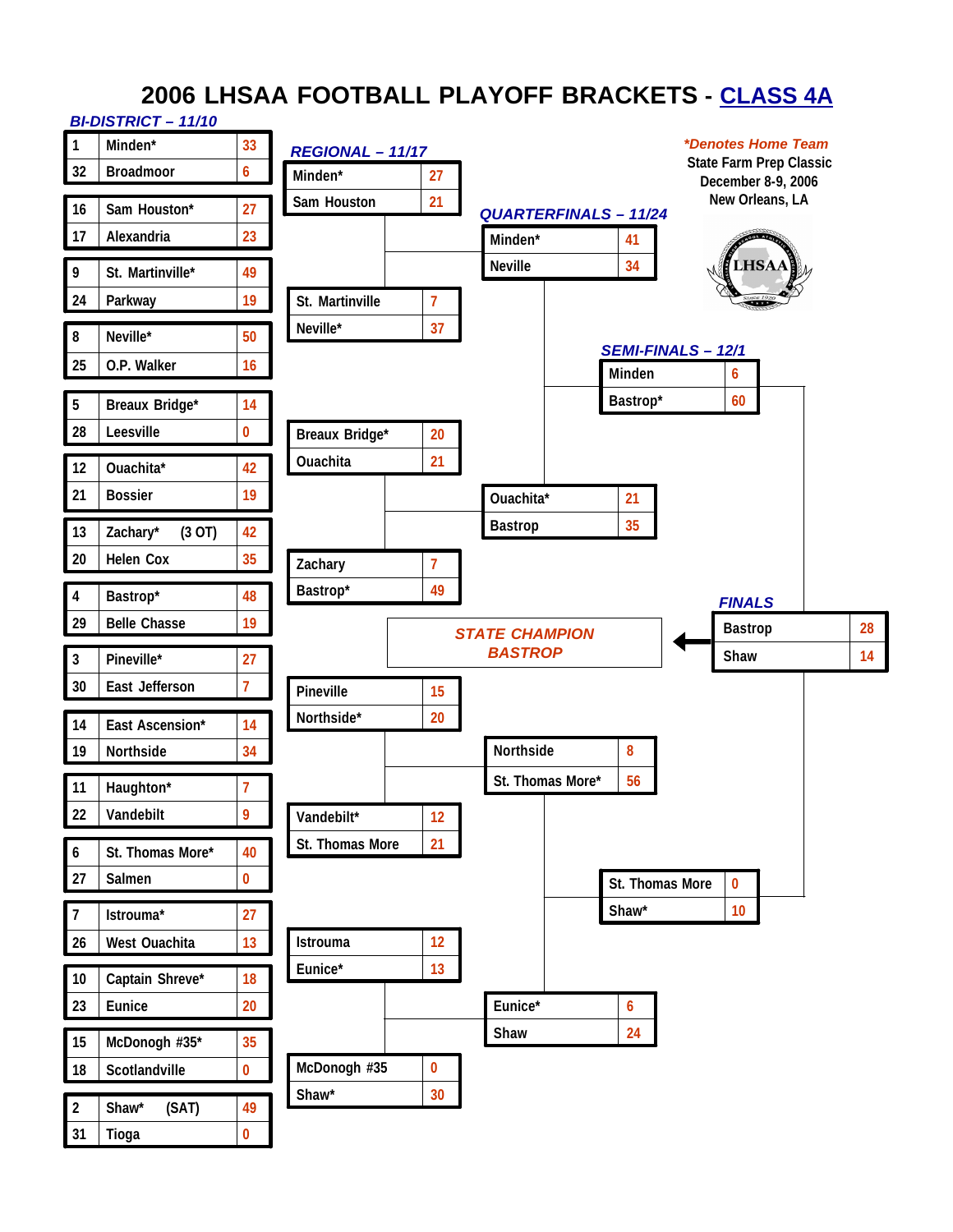# **2006 LHSAA FOOTBALL PLAYOFF BRACKETS - CLASS 3A**

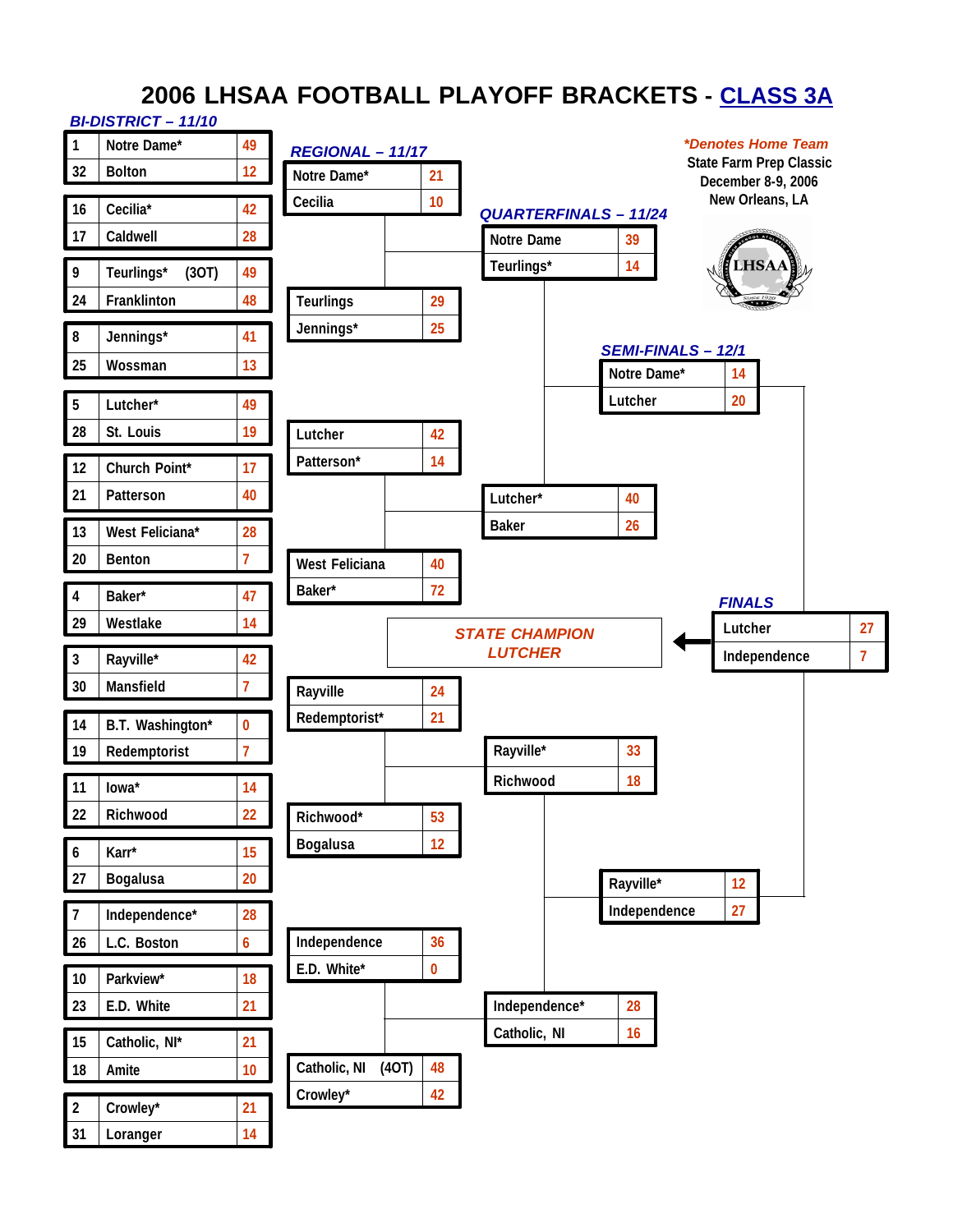# **2006 LHSAA FOOTBALL PLAYOFF BRACKETS - CLASS 2A**